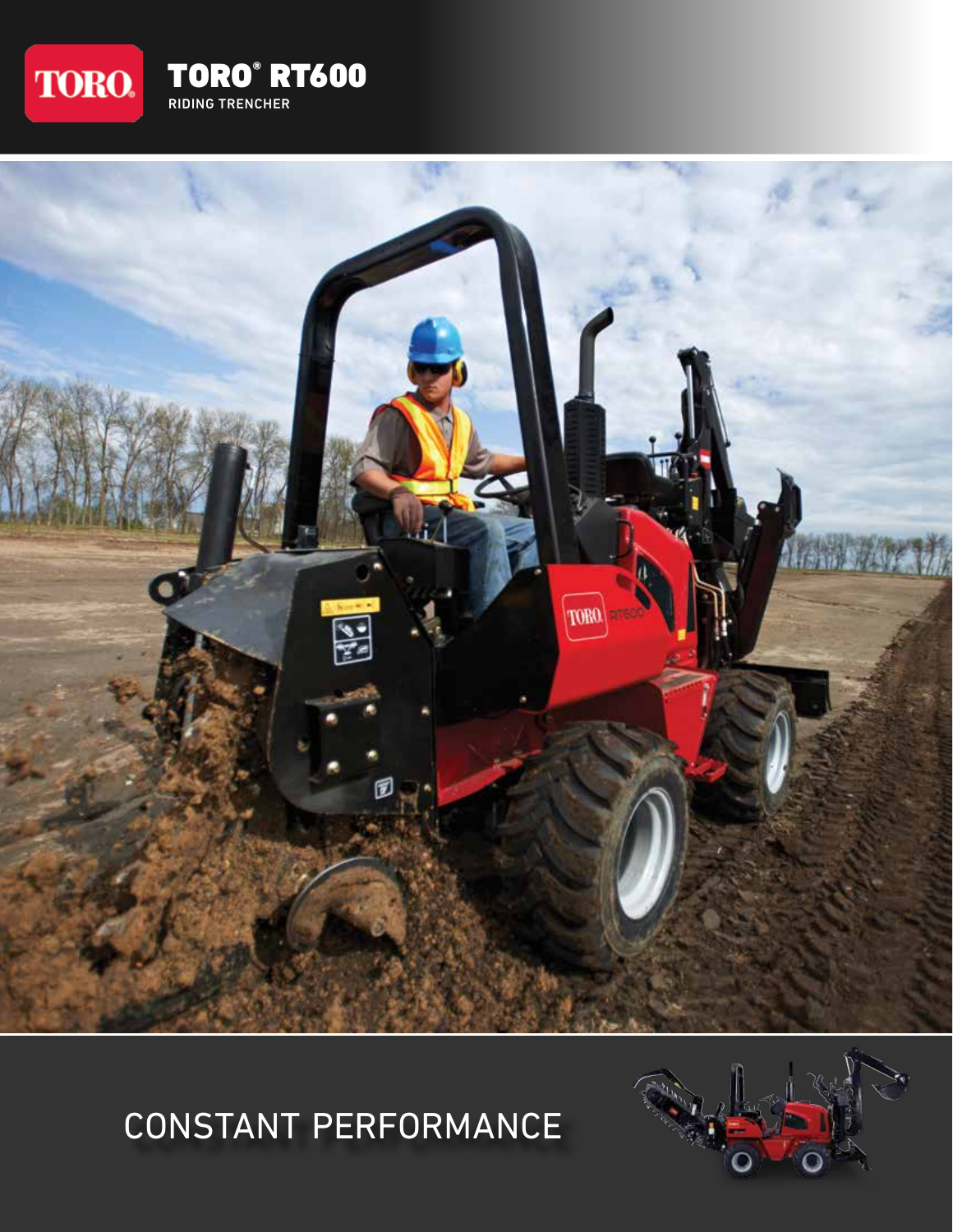#### OPTIONAL BACKHOE

Front mounted heavy duty backhoe, with a digging force of 6,700 lbs (3,039 kg), a depth up to 7'5" (229 cm), and a reach of 11'4" (345 cm), makes digging fast and efficient. True over-center backhoe design ensures consistent machine stability when backhoe is in transport mode.



## **Toro® RT600 Riding Trencher.**

Using Toro-exclusive trencher drive technology the only trencher to use a flywheel, torsion shaft, and planetary gear box reduction system - the RT600 delivers smooth, consistent performance in the toughest digging conditions.

Since 1914, the Toro Company has built its reputation on providing quality products and service to the professionals who create, maintain and preserve outdoor environments. Today, professionals and contractors around the world count on Toro products to stand up to the demands of heavy use, season after season.

As a leading manufacturer of turf maintenance equipment, precision irrigation solutions, concrete and compaction tools, and equipment for trenching, plowing, excavating and horizontal directional drilling, Toro products are aimed at allowing you to do your job more efficiently and profitably.

We value the trust professionals place in our people and products to meet their unique needs and deliver superior results. That's why the Toro RT600 and every product that carries the Toro name also carries our commitment to quality and product excellence.



Standard six-way heavy-duty backfill blade is standard. The float position allows blade to smoothly follow the ground's contours.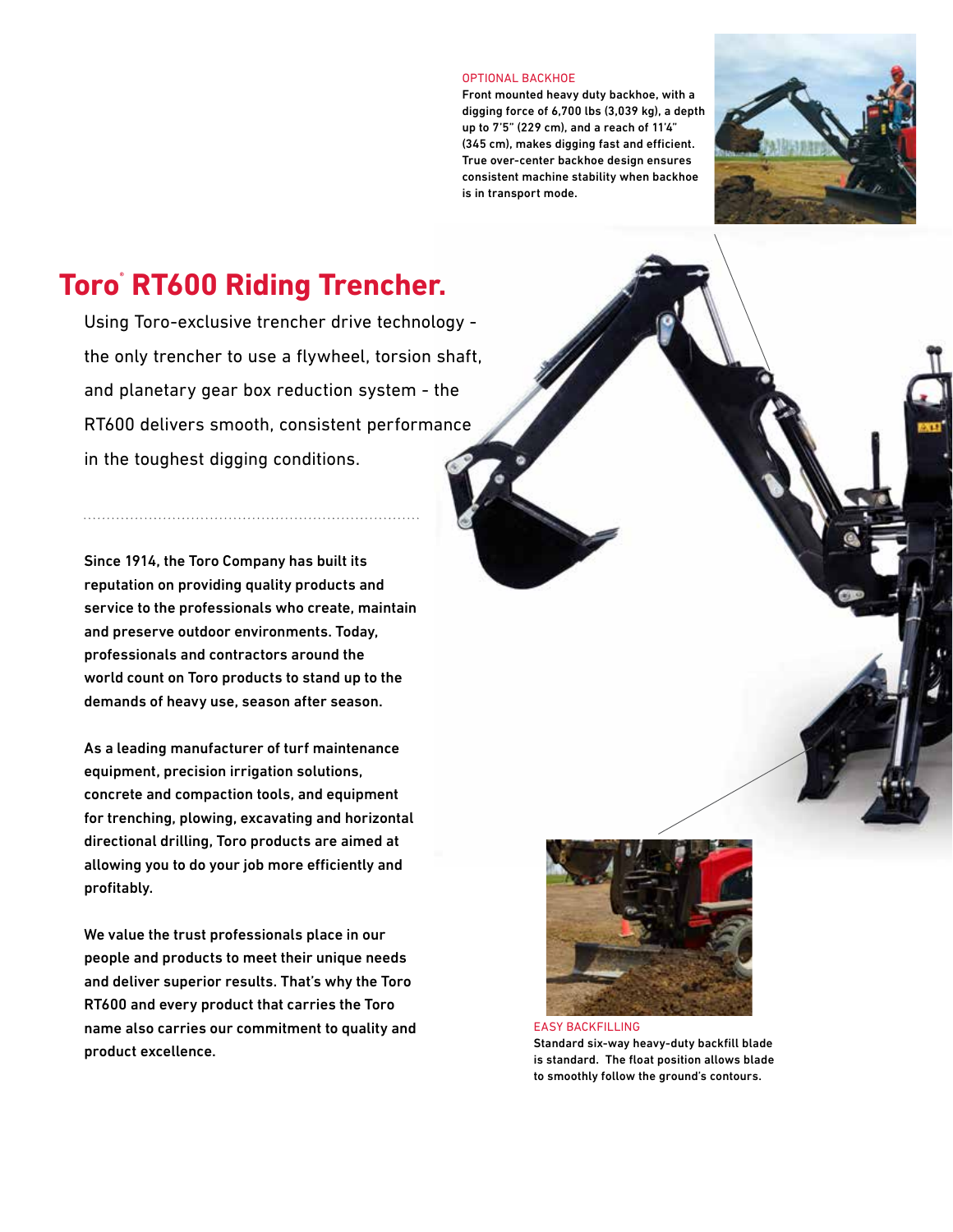## **Riding Trencher**

#### POWER YOU CAN COUNT ON

The RT600 is powered by a Cummins® B3.3 4-cylinder, liquid cooled, diesel engine trusted for its power, reliability, and lifespan.

#### PRODUCTIVE PLOWING

Optional P85 Vibratory Plow is capable of installing pipe or wire up to 30" (76 cm) deep.



MAXIMUM OPERATOR COMFORT FOR MAXIMUM PRODUCTIVITY

Ergonomic controls at your fingertips, full range of clear analogue gauges, and a pivoting suspension operator's seat ensures operator comfort and jobsite visibility for all-day productivity.

## HIGHLY MANEUVERABLE

Standard four-wheel steering with planetary axles using constant velocity u-joints and a tight turning radius makes getting into tight spaces even easier.

### DUAL HYDROSTATIC SYSTEM Inline hydrostatic ground and

**TORO** 

TRENCH

attachment drive system provide optimal performance for trenching and plowing.

## EXCLUSIVE TORO HEAVY-DUTY TRENCHER DRIVE

The planetary trencher drive uses a flywheel, torsion shaft and planetary gearset for smooth operation and longer life. The flywheel keeps the chain line from stalling in tough soil conditions

and minimizes pressure spikes in the hydraulic system. Between the flywheel and the planetary gearset, the torsion shaft serves as a spring to absorb shock loads from the trencher driveline. The planetary gearset multiplies the hydrostatic motor torque for unsurpassed digging power. These features all combine to deliver smooth, consistent, and powerful trenching, even as ground conditions change.